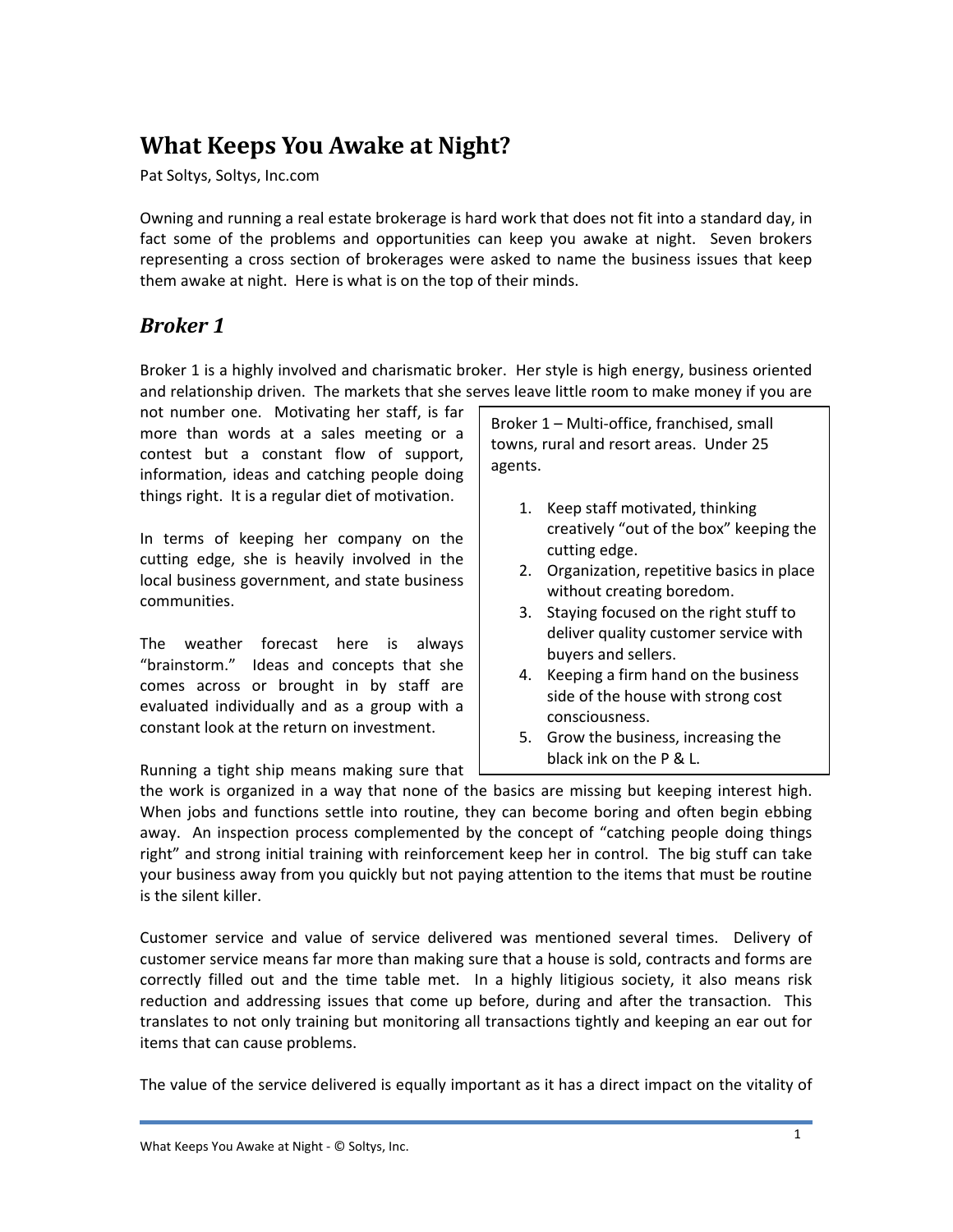the business. If the perception of customers and competitors in the market place is one of good value delivered, quality, conscientious, professional service and "ownership" in the relationship, you could not afford to buy it. It can only be earned. However that perception is very fragile and easily negated through bad experience that is quickly communicated.

Most of the brokers spoken with also understood the need to keep a firm hand on business issues with keen attention to costs. Key issues that came up were the ability to control costs and what to do about costs that were felt to be controlled by outside influences.

Growth, but smart growth in the business, was another area for most of the brokers. Most are strong business managers using tools and software applications to give them accurate data to know not only where they stand today but also what the relationships of costs, income and the bottom line are comparative to past periods of time and some are beginning to develop forecasts and business models to look toward the future. This represents maturation of the industry which at one time believed that the secret to success was more agents creating more transactions.

### *Broker 2*

Broker 2 is a very sophisticated lady who recently bought an existing business. She has taken it through many changes including franchising and is in a cut throat market. The amount of change has been exhausting and while there are positive changes, there has been an impact on the business.

| Broker 2 – Multiple offices,      | Cash flow was her number one concern. Businesses that      |
|-----------------------------------|------------------------------------------------------------|
| recently franchised, upscale area | are making the kind of changes she has embraced often      |
| in metro area. Under 50 agents.   | are hit by a financial curve ball. Although she bought an  |
| 1. Cash Flow                      | established business, it had baggage including the         |
| 2. Recruiting                     | perception of being a sort of a "club;" commission plans   |
| 3. Competitive Issues             | that will break the bank; and infrastructure issues as the |
| 4. Client relationship            | previous owner supported business costs as a part of       |
| 5. Profitability, especially      | costs spread over many enterprises. A stand-alone cost     |
| the erosion due to                | structure, the need for new locations, facilities and      |
| automation and legal              | equipment upgrades as well as significant changes in       |
| issues.                           | staff, would be enough to cause anyone nightmares.         |

Recruiting is always tough but even tougher if your agents consider their office to be "full." Her agents need to see value and not the degradation of their opportunities to become full partners in building the offices and the company. Her market has few smaller offices and is controlled by regional giants. Offering a value package that will fit within her budget against competitor offerings where costs can be spread over a much larger base is tough and may require that she build on the boutique environment that she inherited as an asset. Concentration on employing strategies that cultivate a recruiting pipeline of new and experienced agents will be important.

The competitive issues in this market go beyond size and ability to spend but have been exaggerated by issues brought to arbitration and or legal action. This scramble for a piece of the pie tests changes made in business practices such as procuring cause, implemented by the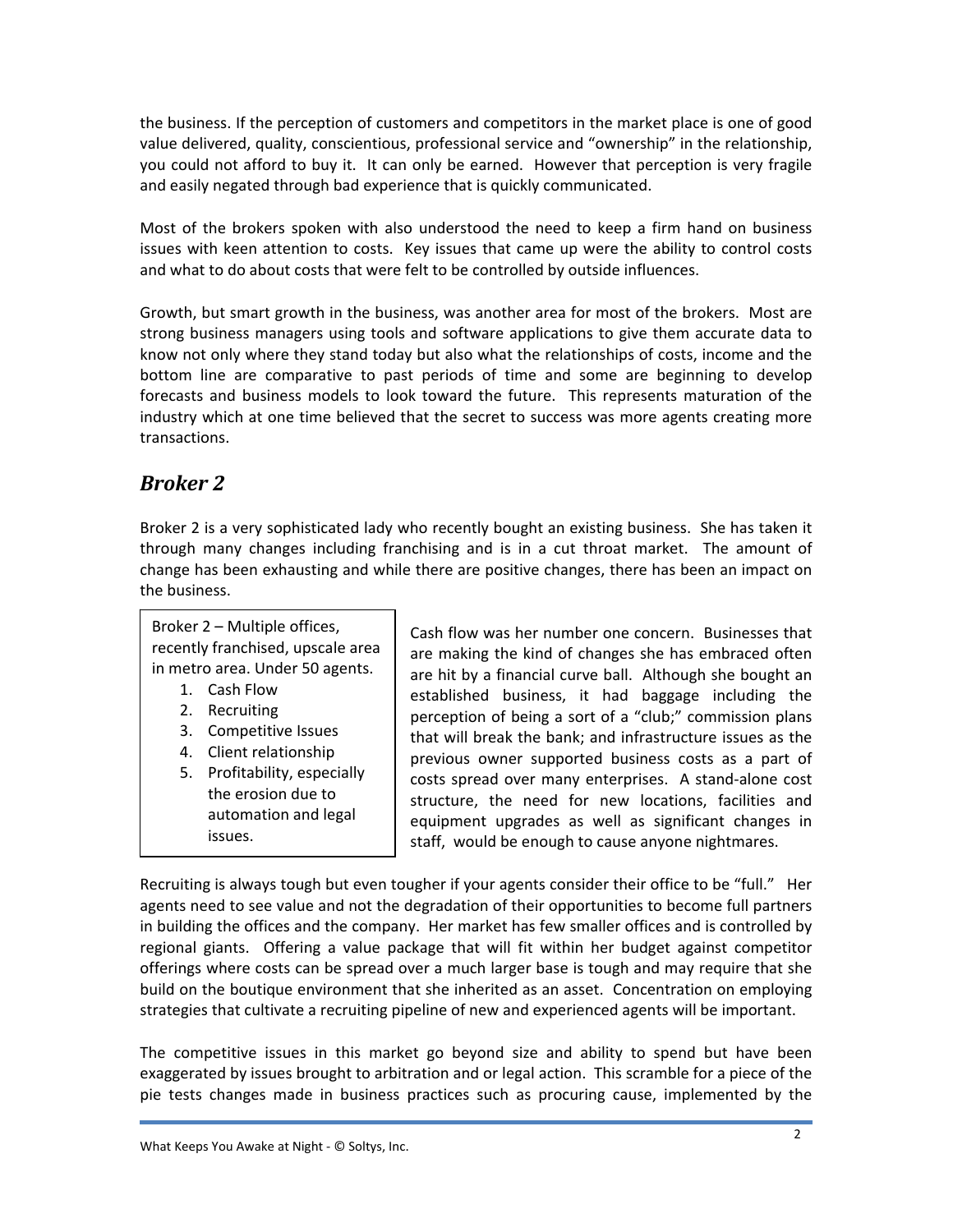Board of Realtors in that area and the state. As is often the case with new documents, agreements, and practices those who are the first guinea pigs pay the price to smooth out the wrinkles.

Issues related to who owns and maintains the client/customer relationship were brought up by

several brokers. While the concept that the agent owns this relationship with the company having a more generalized relationship status rather than a specific one to one relationship, is nice in theory. It does not work in practice as many agents do not see or place value on what it takes to develop a marketplace with a customer base. Usually the agents will be very good with selected customer relationships but do not apply the same concepts strategically or as a part of building the company. In some cases they feel infringement if the company

Broker 3 – Multi office, independent, metro area, upscale & blue collar. About 250 agents.

- 1. Bottom Line
- 2. Market Share
- 3. Competitive Changes.
- 4. Franchise vs. non franchise
- 5. Good managers for offices

seeks to take a very active customer relationship management (CRM) strategy. CRM is now being seen in the global 1000, this is a key to long term business development and is a win-win situation at every level if done correctly.

### *Broker 3*

Broker 3 is a gentleman who runs the residential division and has a small ownership interest. Currently the owners are not involved in the day to day business. They are considering franchising the company and seek only limited input. Additionally, he has little financial latitude as the ownership controls the purse strings.

The bottom line for this company has become just about the only thing that the owners look at. Strategic growth, development of business through the offices and the agents does not appear to be their top of mind awareness but is key to the thoughts and life of the broker.

Historically, the company has held a dominant market share in several areas but that is eroding in part due to changes in the competitors. The changes that the company has not prepared for are due to two forces. Significant change in the competition is through mergers and acquisitions and faceless, non-traditional competitors coming into a virtual presence through the Internet. Old competitive strategies and market‐share calculations no longer apply.

The concept of franchising is not the problem as much as how to make the transition and create a value package that does not deny the message that they have held on to for years built on their independence. His concern is not only holding on to the agents but also the impact of the cost structure that comes with a franchise vs. the benefits that will be brought.

Good management talent for the offices is always a key concern. Without a career path and recruiting the company is constantly seeking and or developing the next manager. Tthe company suffers significant disruption whenever there is a management change regardless the reason.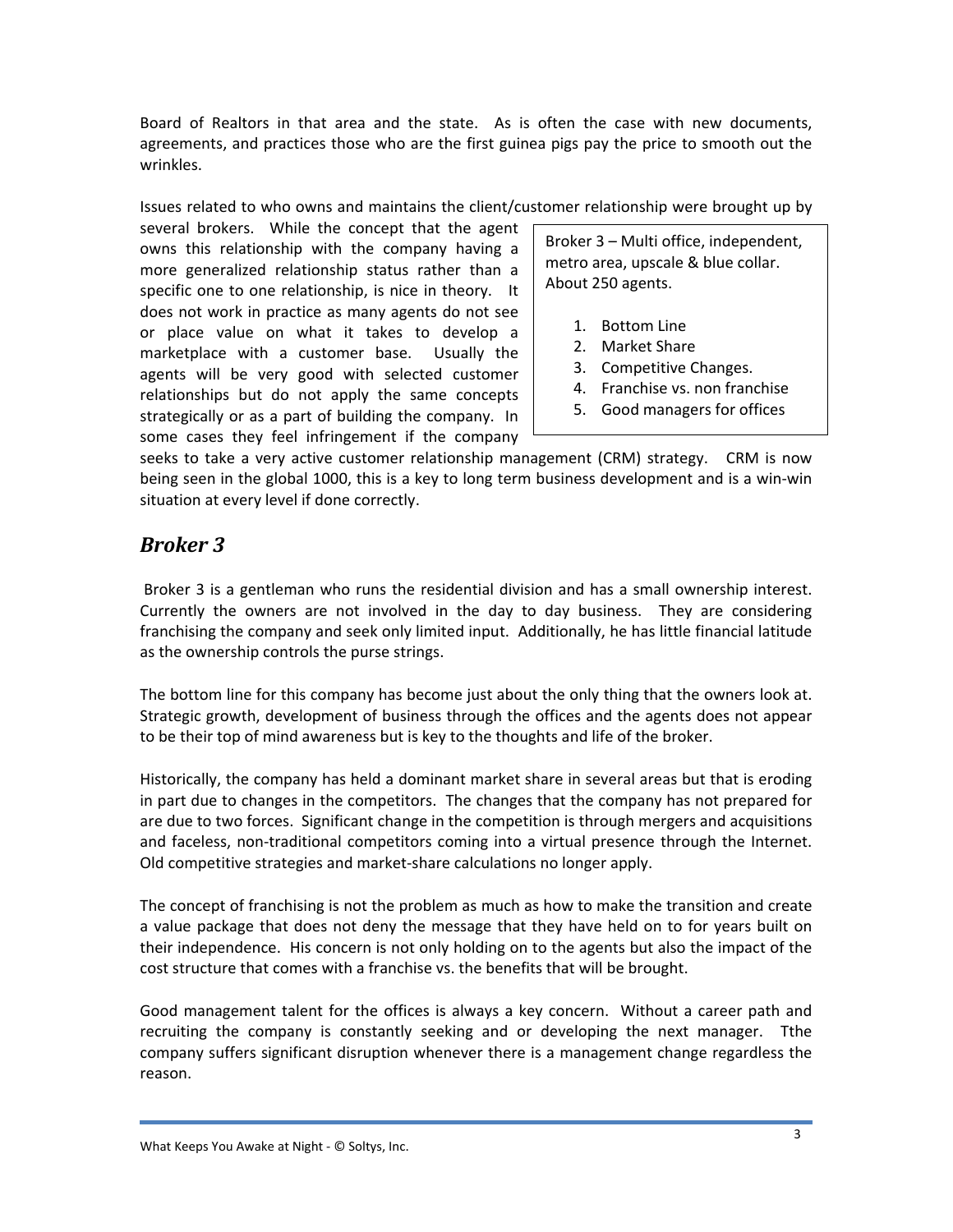### *Broker 4*

Broker 4 long ago developed a reputation for being a great trainer, able to take new agents and bring them to productivity and good business skills in a short time. Hence, he is the favorite broker to recruit from making agent retention followed by recruiting constantly on his mind.

As his skills and excitement is in the new agents, the environment of his company is perhaps a bit skewed to accommodate new agents.

Broker 4 – Single office, franchised, suburban & rural areas. Under 20 agents.

- 1. Agent retention
- 2. Recruiting
- 3. Creeping costs such as technology overhead.
- 4. Changes in the franchise
- 5. Keeping healthy while running a small company.

He has several long‐term high producing agents, but his

office is not seen as the place to be if you are a seasoned agent but rather as the place to start.

During the call, a technician was there and had been for over four hours working on problems that had little to do with internal technology, but were created by phone company and MLS changes. His concern was not about the costs that he can budget and control but rather those that are the result of outside forces.

The franchise that he joined several renewals ago has changed significantly. In the past, brokers formed a cohesive brotherhood and the franchise brought value in terms of image and business resources that were valuable and gave the smaller companies competitive strength without breaking the budget. Now he feels that the franchise is very impersonal and wants to insert itself into his business, selling him a number of cost-plus services. Weighing staying with the franchise, leaving it or associating with another are constantly in his thoughts.

He and his wife, who is the top agent, are looking at the demands of the business and say to one another frequently "Are we having fun yet? and "How long can we keep up this pace and stay healthy so that when we retire, we will not be worn out." Considerations on succession plans and the value of growing the business at what cost are items on ongoing discussion.

Broker 5 – Multi‐office, independent, large metro, suburban & rural areas. Under 400 agents.

- 1. Profitability
- 2. Expansion while staying in the black.
- 3. Risk management what are the agents doing that we do not know about.
- 4. Strategic planning, keeping on the right course.
- 5. Technology

#### *Broker 5*

Broker 5 has been enjoying the benefits of a strong market, a good position built strategically and size. He is not the owner of the company but is empowered to make decisions and execute financial commitments. The residential company is only one of the businesses run by this company.

Profitability is always a key issue not only for the company but additionally as his compensation is directly tied to the bottom line. The compensation issue requires that all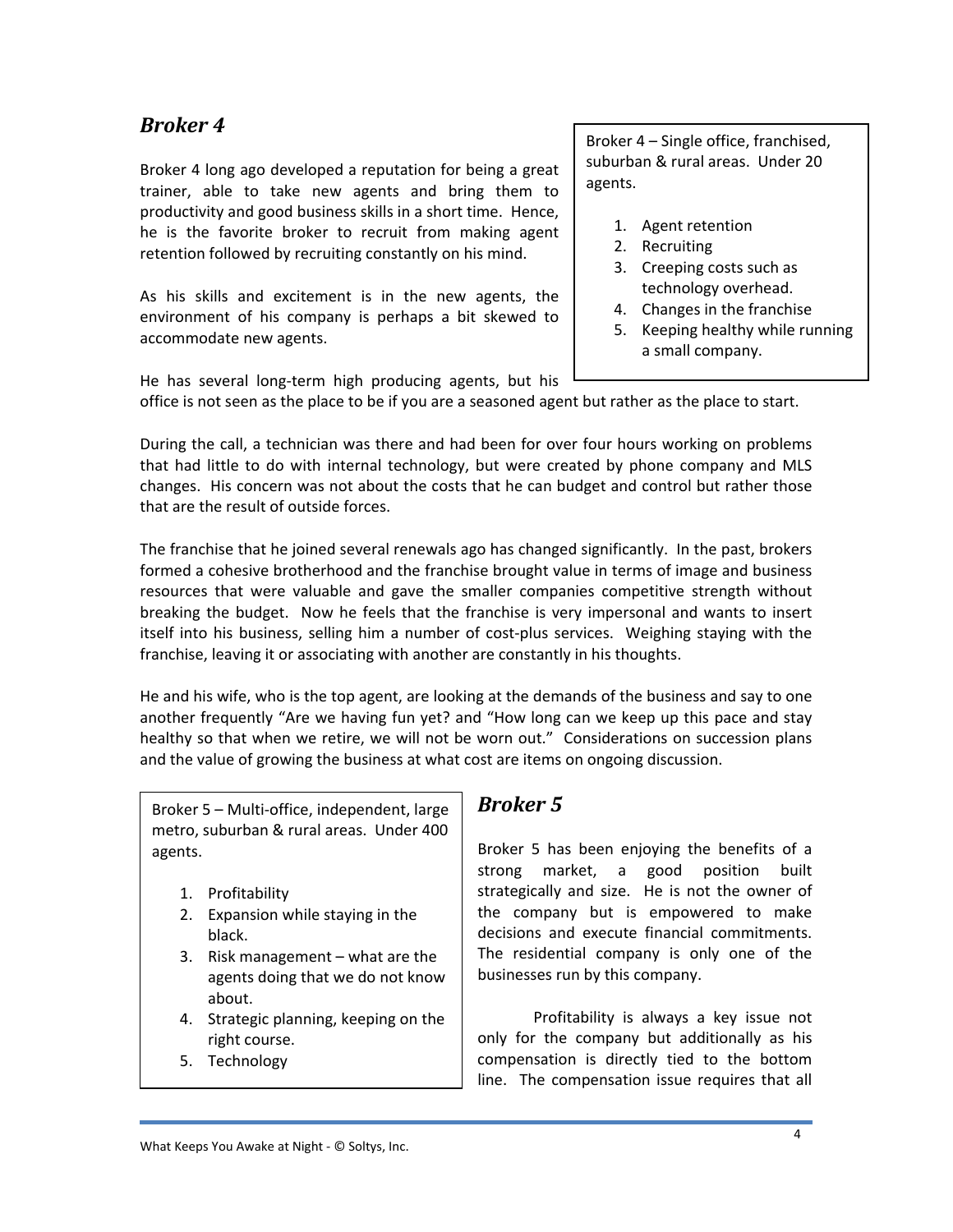growth issues for the company be weighed heavily in terms of the cost of the growth and the time line for return as the effect is far different than that which might be viewed by the owner where the cost of growth also often builds equity in long term returns.

Strategic planning is critical to growth while staying in the black as growth within current marketplaces will not be enough to satisfy the objectives of the company. He must grow outside to new markets.

Technology is a key that he sees to being able not only to grow but also keep a cutting edge in the market. Although there are high initial costs to some of the tactics he is working on deploying, the benefits should decrease dependence on some more traditional phone and print communication and information systems as well as give him better opportunity to use the data he will obtain to target business, structure budgets and enhance customer relationship management.

## *Broker 6*

Broker 6 took over the reins as principal broker about two years ago from his father. Whereas his father used relationships as his key strategy, the son wants to make sure that the business side of the house is in order and retain the relationships but only as they relate to the business. He cut his business teeth in the insurance industry (also owned by the family) with a formal education in business. Hence his perspective and ways of looking at things are different from his father.

He feels good about the changes that he has been able to make and the goals attained. A good market significantly aided the transition.

The question he asks himself continuously is how he will help the agents see value in the business driven to them by the company. Initial tracking has shown that well over half of the

business is a direct result of company efforts and that the agents for the most part do not work leads they generate but rather business generated by the company and repeat business from past transactions.

There is longevity in the staff both in terms of age and tenure. This maturity and contentment with the way things "have always been" brings a resistance to change and impedes a business perspective. He knows that a challenge he will face is how to recruit the agents that will be the successors to the business of these agents.

His background in business has helped him to understand the value of information that can be used to enhance, manage and succeed in making Broker 6 – Single office, independent, niche market in metro area. Under 40 agents.

- 1. What professionalism means and how to incorporate that in a mature staff.
- 2. Helping agents become business people.
- 3. Helping the agents see the value proposition the company delivers.
- 4. Capture data at the front desk and throughout the transaction..
- 5. Setting and succeeding in goals set.

needed changes in a timely fashion. To do so, he must be able to capture information from the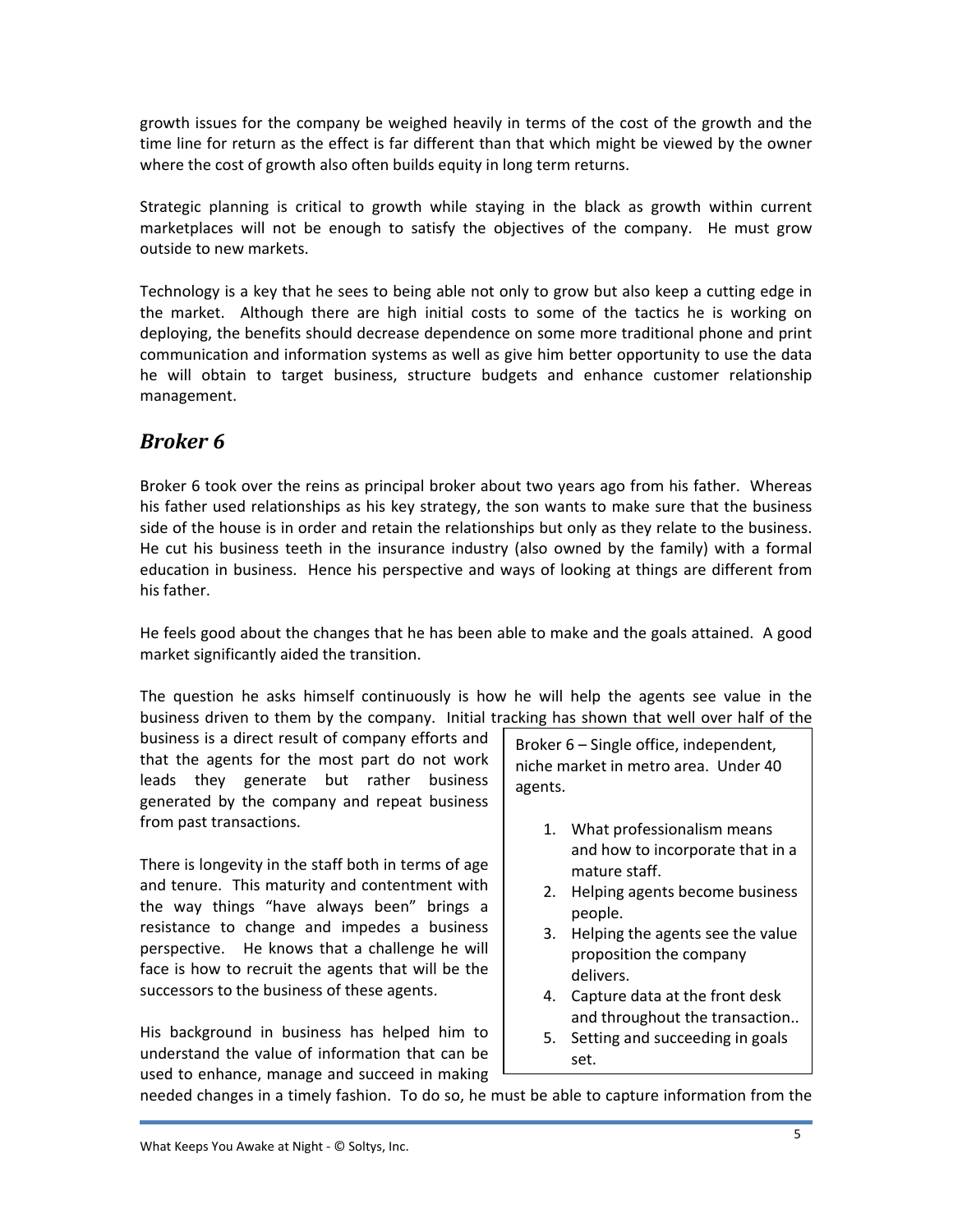front desk and throughout the transaction. Systems that he has implemented now capture some of the information at the front desk which has validated that the source of the business in the office is primarily company generated. He still has to find a way to gather information throughout the transaction to be able to set and succeed in the goals he would like to achieve.

### *Broker 7*

Broker 7 feels blessed to have chosen the route of the 100% concept with agents holding an invested equity position in the company, their offices and their individual business. Not having to think about how to have the agents initiate or develop business sense takes away a major burden so that she can focus on building the business.

Although her business format is different from the other brokers, the competitive challenges are not in terms of gaining market share. But in recruiting as not every agent will be right for this strategy.

Broker 7 – Multiple offices, franchised 100% concept, suburban & rural areas. Under 75 agents.

- 1. Staying ahead of the competition.
- 2. Effects that the economy has on the business.
- 3. Taking the agents & the company to the next level.
- 4. When agents are unhappy how do I fix it?
- 5. Delivering better value to customers and agents?

This broker makes good use of data and business analysis to target markets, business opportunities and strategies to gain market‐share and develop new markets as well as help agents develop their business. She always questions if she has enough information and the right information.

The economy does have an effect on her market as many customers and potential customers are invested in technology and dot .com companies both in terms of committed money and regular

paychecks. This is an area where she has little control except to make sure that she balances her tactics to include multiple markets.

The company has come a long way since she started as a pioneer with the concept in her marketplace but she is constantly thinking of how to grow and improve to take the company and agents to new levels while increasing the value delivered.

Perhaps the biggest thing that keeps her awake at night is thinking about how to "fix" things when an agent is unhappy. Eventhough her company has grown, each person is still individually important.

While none of the brokers talked to are actually loosing sleep, the issues that they expressed are similar to all brokers. Here are some of the solutions and approaches that they have incorporated in their business.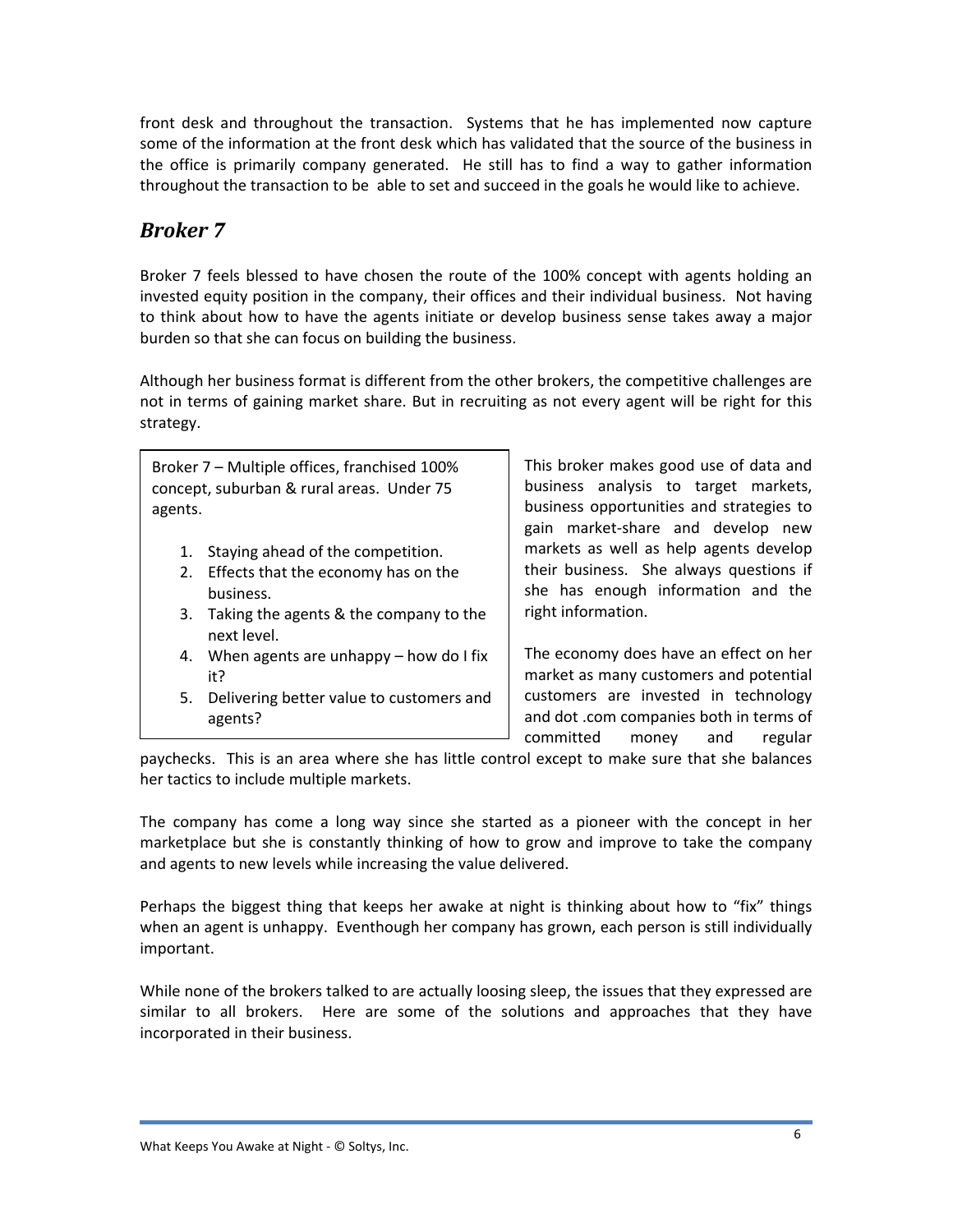Broker 1 utilizes her work in economic development as a key element to running her business. Success in this area has made her a bit of a celebrity in wider circles than just her local market. This is a drawing card for business and works as a magnet because people want to be associated with a person who is recognized and makes things happen. Ideas to be proposed for economic development are a part of the office meetings bringing full involvement from the germination of an idea through its realization. As her market is so limited, winning in terms of economic development also means the creation of jobs and business which directly translates to real estate need.

Recognition, recognition, recognition – every opportunity to put a person's picture and or story into the media, win an award through the franchise or board or in any way make sure that her people are recognized for good work, is taken. Although others are involved in seeking recognition opportunities, this is one task that is never delegated.

Focus is maintained by sharing the state of the company at each meeting with the agents and staff as if they were stockholders in the company. Key business issues and opportunities as well as performance are discussed openly with input sought and utilized. As the market is very limited, this has been a very important part of maintaining loyalty as anyone considering breaking away and starting their own company knows the odds they can expect to face which is usually a pretty strong deterrent.

Broker 2 is at a point where even if she cuts costs, she can not save her way to profitability. Her company must grow and it must be through recruiting. Her recruiting plan must be comprehensive and not focus only on new agents she can grow or simply on high producers currently in the market. There has to be balance with a driving force that attracts agents and people with consistently applied effort to recruiting. Too many distractions have taken recruiting from the forefront of focus to the backseat. Campaigns that are begun and then stopped or slowed down because of other issues have taken their toll.

To develop her recruiting pipeline, she must do it by creating a business plan with full understanding of who and how many come into the business in her area and the motivating factors that make agents change companies. This requires facts and not perceptions. All agents and staff in her company must be enrolled in the process of growing the company. Taking the approach of treating them as stakeholders in the company will be important. Although good recruiters are hard to find, someone with a background in business development could be key. Building the value package that enhances what the regional giants cannot offer in terms of environment is important.

Broker 3's company has made the decision to franchise. Cash and other incentives were far too lucrative from a business perspective. The franchise in this case, as in many others had selected two top independent multi office firms and made rather generous offers which could be accepted by only one of the two companies. The first one to step up to the plate would gain not only financially but also potentially be able to take advantage of the momentum the change can bring if managed correctly.

A part of the opportunity comes in that it is unusual for the agents in a community to be totally shielded from the news that there are negotiations taking place with a franchise and also to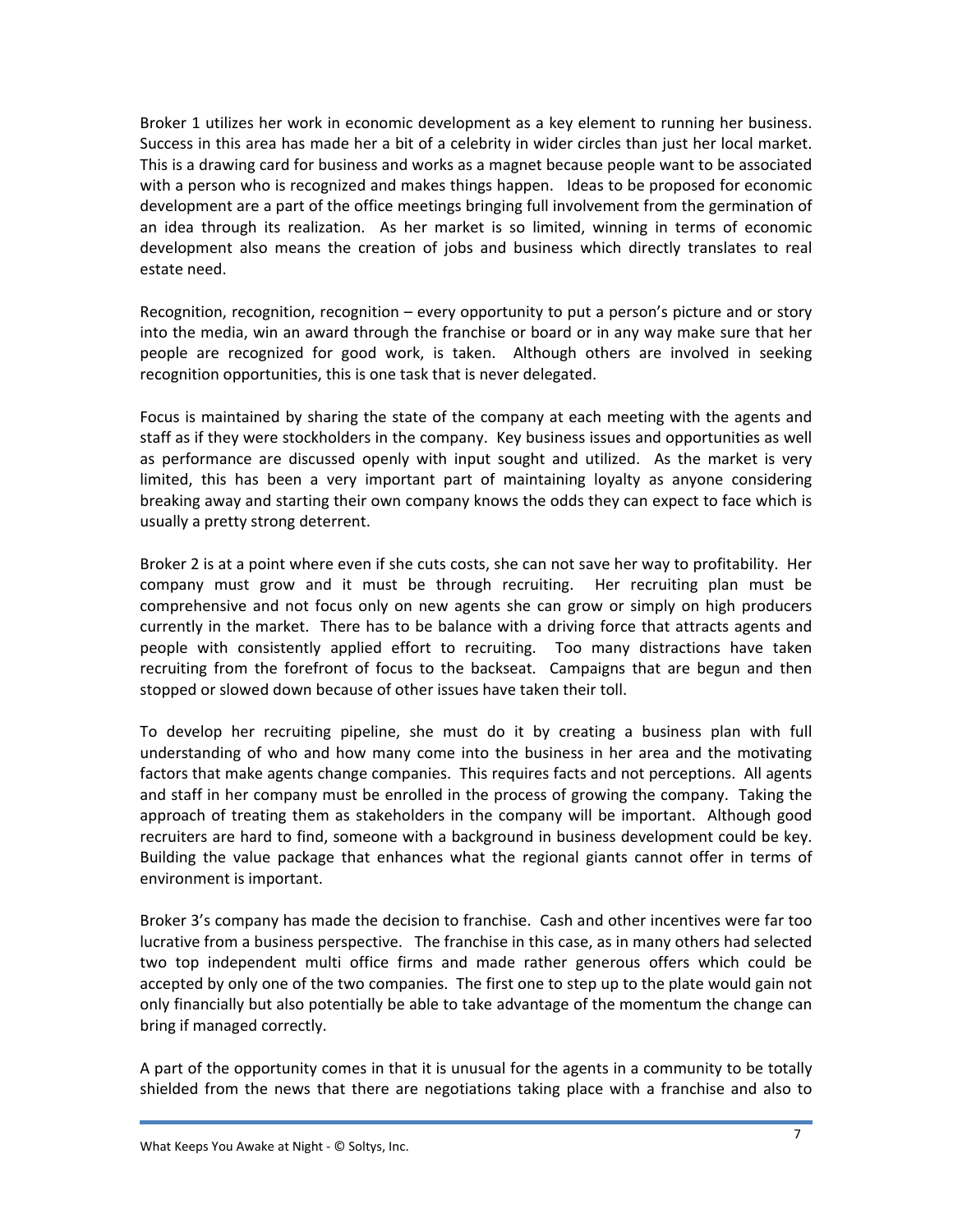have them not feel that there was a "winner" and a "loser" in the companies that were being sought by the franchise. Taking an aggressive position and acting like a winner will make all of the difference in the next  $60 - 90$  days and will determine the company's success in franchising as a strategy. This is also a point in which stepping on the recruiting gas pedal for management talent will potentially ride the energy and excitement brought with the change. Well managed change will rarely lose agents and is often a real boost to business.

Although Broker 4 really enjoys the new agents, the skewing of his organization to accommodate those agents is a large part of the problem in retention. Agents who start their business with him always have him in high regards but the environment of the office is one to graduate from rather than grow a career in. Setting up his office a bit differently to have an incubator section separate from production areas made for agents with an established business is a prime suggestion. It will also mean a different style of management for those agents, perhaps even a different manager.

His wife's production even though she brings business to the office rather than competing with the agents in the office for the business is a part of the problem in recruiting and retaining experienced agents. He will need to make sure that the value of the business she brings to the office that others share in is well positioned. He will also have to keep a top of the mind awareness that his pride in her success often makes others feel that they will always be in her shadow.

His investment in technology would support a much larger number of agents with little additional investment. Spreading the costs of items such as technology over a larger base will also spread the costs of what cannot be controlled so that there is less impact. This office needs to grow and will probably require the grooming of an heir apparent to make it so that the owners do not wear themselves out in the process. A career development plan that is open to all may be a part of the answer.

The company of broker 5 has many different businesses and companies under its umbrella. However, these are often operated so separately that they do not take advantage of the fact that they are truly an enterprise. Operating under the enterprise strategy, it is easier and more cost effective to acquire and implement solutions and take advantage of opportunities without compromising the growth options of any division or company within the enterprise. A key area in which the value would be quickly realized is technology. This does not simply mean accounting systems but rather business systems that run the infrastructure of the enterprise and each portion of the business with integrated information and data structures.

Properly employed, the business information that is gained will show the path to growth with all considerations able to be generated. This approach, while initially costly, if well implemented, has a significant return on investment with long term results. Key questions in the design of enterprise systems begin with the recognition of the customer base and the different ways in which they transact business with the company. In most communities, it will not take long to find that the market place brings many interactions from the same customer base. This will impact everything from marketing to servicing and certainly customer relationship management.